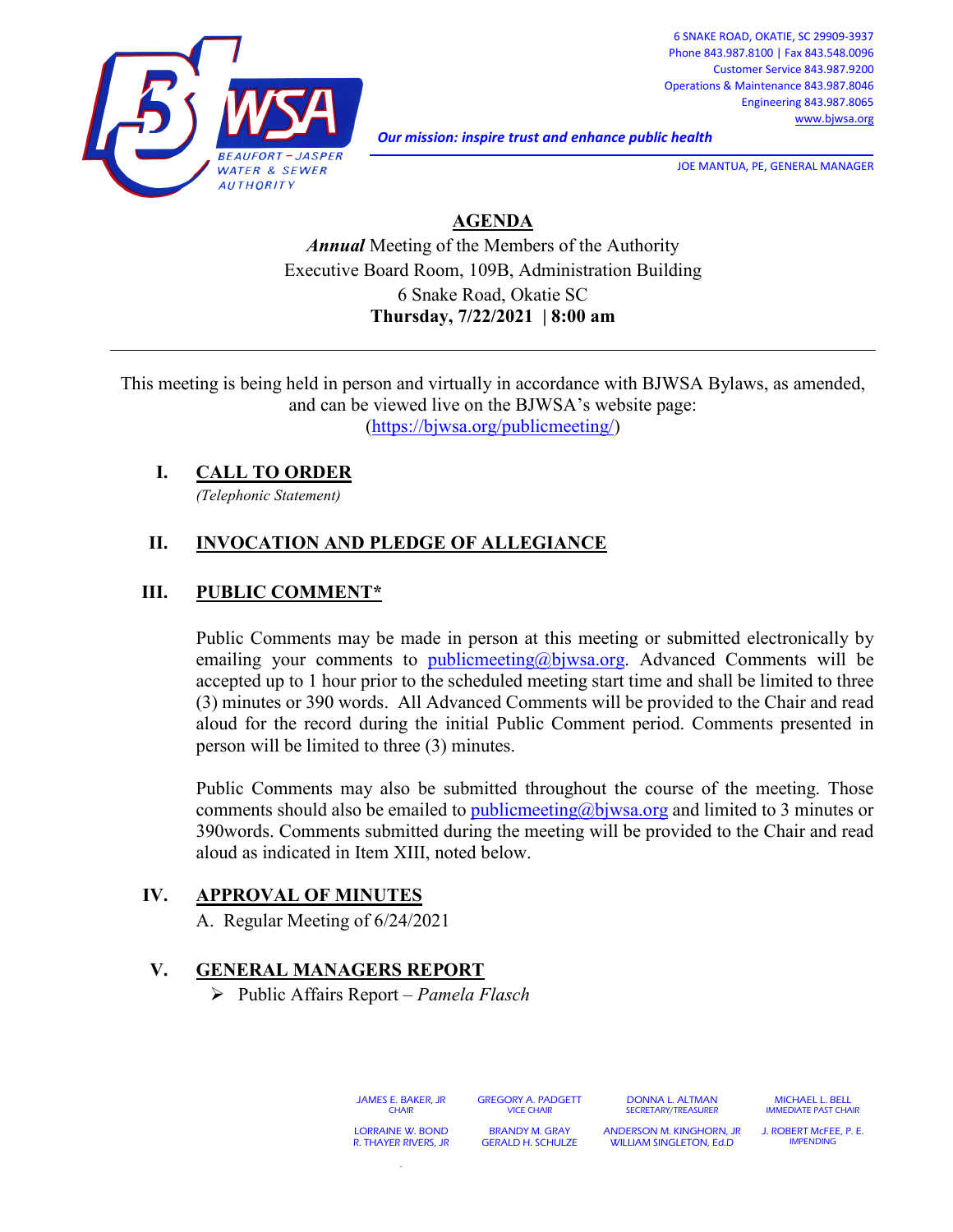### **VI. COMMITTEE REPORTS**

- A. Executive Committee *Committee Chair, Jimmy Baker*
- B. Capital Projects Committee *Committee Chair, Andy Kinghorn*
- C. Finance Committee *Committee Chair*, *Donna Altman*
- D. Personnel Committee *Committee Chair, Brandy Gray*

#### **VII. CONSENT AGENDA**

- 1. Contract Amendment 3 for CIP-1970 CP19 & CP67 Upgrades, to Black & Veatch in the amount of \$102,800.
- 2. Contract Amendment 3 Guaranteed Maximum Price (GMP) for CIP-2224 North Street Transmission Main – Horizontal Directional Drill, to Ruby Collins in the amount of \$441,045.
- 3. IQC Task Order #2 for CIP-1894 Raw Water Canal Improvements, to Hazen and Sawyer in the amount of \$228,500.
- 4. Contract Award for CIP-2284 2022 Water and Wastewater Master Plan Update, to Black & Veatch in the amount of \$249,975.

### **VIII. OLD BUSINESS**

A.

### **IX. NEW BUSINESS**

- A. Customer Survey Results ~ *Presentation by Pam Flasch joined by EMG Consultants.*
- B. Galvanized Pipe Project Update ~ *Presentation.*
- C. Committee Recommendation for Approval of Employee Handbook Updates.
- D. Appointment by the Chair of FY 2022 Standing Committees  $\sim$  Majority Consent, pursuant to, Article V, Section 1 of the Bylaws. *(Memo dated July 7, 2021)*
- E. August Board Meeting.

### **X. EXECUTIVE SESSION**

- A. Attorney-Client Privileged Information and Legal Advice pursuant to SC Code Ann. Section  $30-4-70(a)(2)$ , regarding:
	- 1) Potential claim arising out of SOB Operation Center ~ *Update*.
	- 2) Potential claim arising out of 36" Water Main at Purrysburg Road/Canal ~ *Update*.
	- 3) Personal Injury claim of Rashawn Glover ~ *Update*.
	- 4) Board Communications.

### **XI. RECONVENE**

*(Motion to end executive session and return to public session)*

### **XII. POSSIBLE ACTION OF EXECUTIVE SESSION AGENDA ITEMS**